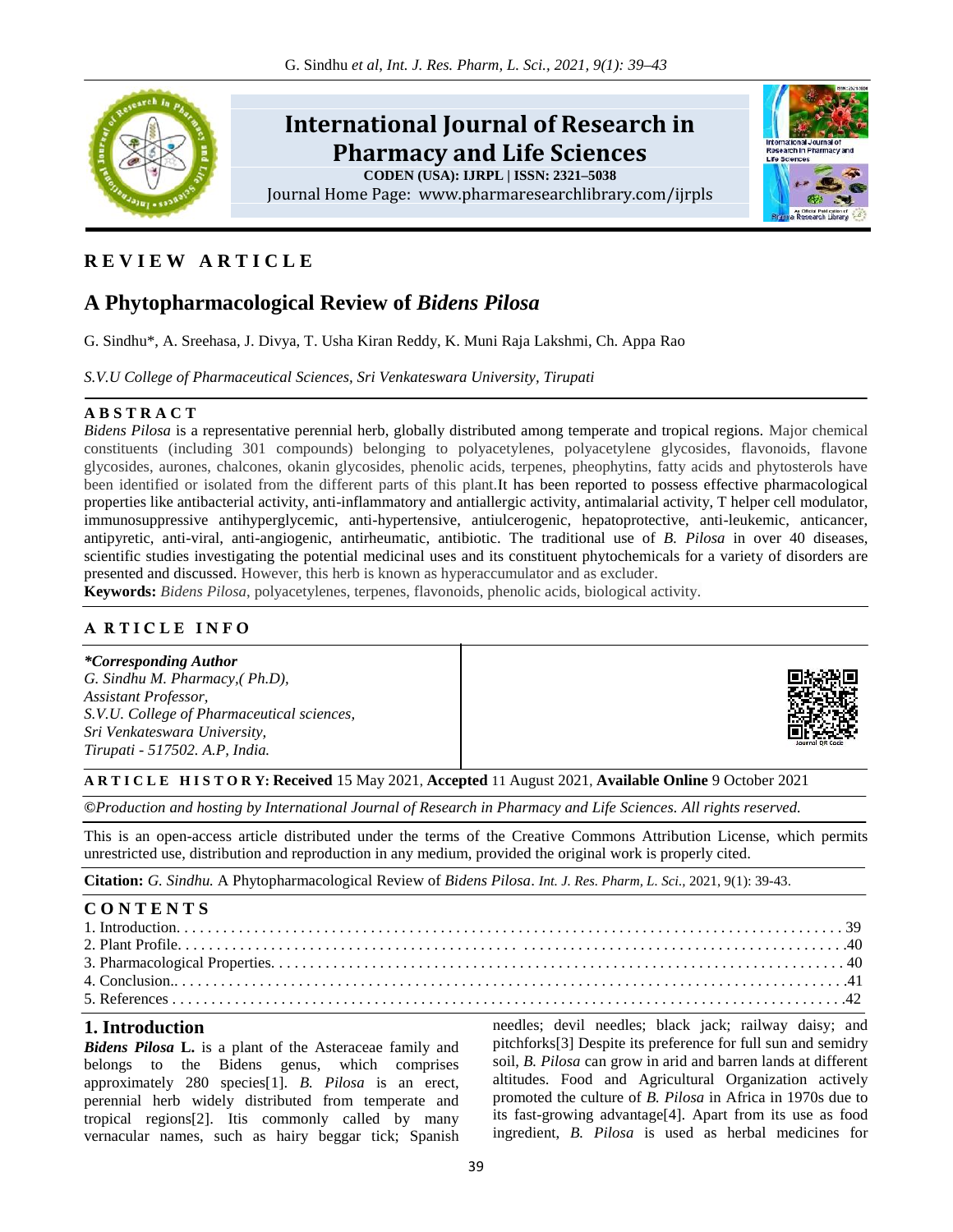diabetes and 40 other diseases[5]. All parts of *B. Pilosa* plant, the whole plant, the aerial parts (leaves, flowers, seeds, and stems), and/or the roots, fresh or dried, are used as ingredients in folk medicines. Dry powder, decoction, maceration, and tincture are usual formulations for its internal as well as external use[6].

*B. Pilosa* is an easy-to-grow herb that is widely distributed all over the world. It is considered to be a rich source of food and medicine for humans and animals[7,8]. The present review focuses on recent studies on the botany, traditional usage, phytochemistry, pharmacology, and toxicology of *B. Pilosa*

#### **2. Plant Profile**

### **Scientific Classification:**

| Kingdom       | Planate          |
|---------------|------------------|
| Subkingdom    | Tracheobionta    |
| Superdivision | Spermatophyta    |
| Division      | Magnoliophyta    |
| Class         | Magnoliopsida    |
| Subclass      | Asteridae        |
| Order         | Asterales        |
| Family        | Asteraceae       |
| Genus         | <b>Bidens</b>    |
| Species       | Bidens Pilosa L. |
| Temperature   | ambient.         |
| Run time      | 7min.            |
|               |                  |



Figure: 1 Bidens Pilosa L Plant

#### **Plant Description:**

*B. Pilosa* is either glabrous or hairy, with green opposite leaves that are serrate, lobed, or dissected. It has white or yellow flowers, and long narrow ribbed black achenes (seeds). It grows to an average height of 60 cm and a maximum of 150 cm in favourable environments[9]. The seeds are dark brown or black, slender, reach 1 cm in length, and are clustered on the end of the stalk.A single plant can produce 3000–6000 seeds. The optimum temperature of seed germination is  $15 - 40$ oC. Dry mature seeds from *B. Pilosa* can be germinated in 3 to 4 days in **Anthocyanidin** moist soil or after being soaking in water. Seeds are viable for at least 3 years[10]. Minimal agricultural techniques are required for *B. Pilosa* cultivation. Due to its invasive tendencies, *B. Pilosa* is generally considered to be a weed[11].

#### **Chemical Composition:**

*B. Pilosa* has been paid much attention due to its empirical and traditional use as a therapeutic agent and its known bioactive constituents. The phytochemical composition of

*B. Pilosa* includes 301 compoundsthat belong to following major chemical classes: polyacetylenes[12, 13, 14, 15, 16, 17], flavonoids[18,19,20,21], phenolic acids, terpenes (monoterpenes, sesquiterpenes, diterpenes, triterpenes)[22, 23, 24], pheophytins, fatty acids and phytosterols[25]. The major substances identified in *B. Pilosa* are polyacetylenes, flavonoids, triterpenes and some essential oils; these are considered as main active constituents responsible for the various pharmacological actions of the plant.





## **3. Pharmacological Properties**

 **Antidiabetic Activity:** Accordingly, the butanol fraction of *B. Pilosa* effectively prevented T1D in non-obese diabetic (NOD) mice[26]. Consistently, this prevention involved downregulation of The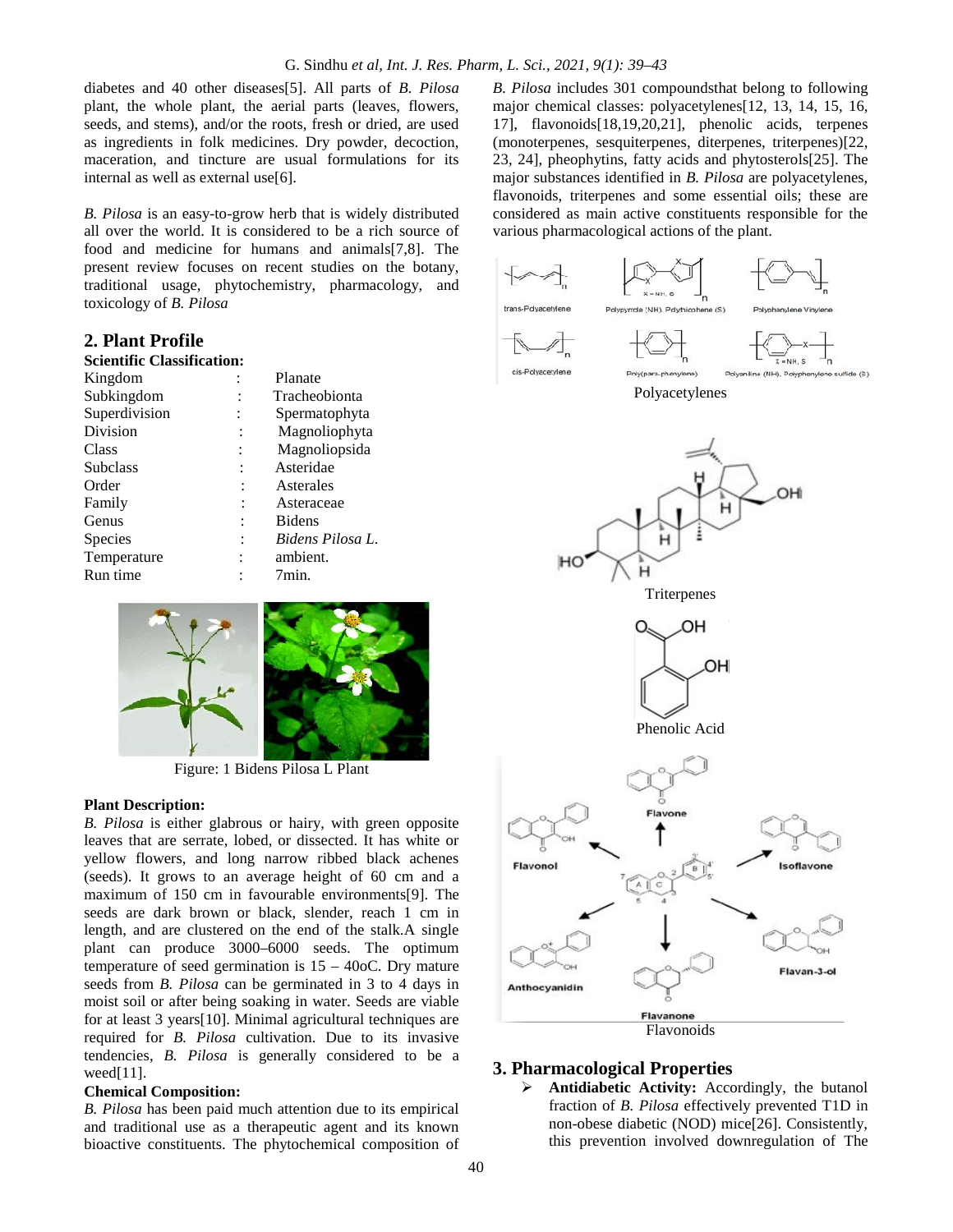cells or up regulation of Th2 cells. This was proven by intraperitoneal injection of the butanol fraction. Mounting evidence from epidemiological studies proposes environmental and genetic factors as the primary causes of T2D. Both factors contribute to insulin resistance and loss of  $\beta$ -cell function, leading to impairment in insulin action, insulin production, or both. *B. Pilosa* has scientifically been investigated for anti-diabetic activity. One seminal study by Ubillas et al. showed that the aqueous ethanol extract of the aerial part of*B. Pilosa* at 1 g/kg BW lowered blood glucose in db/db mice, a T2D mouse model[27].

- **Anticancer Activity:** *B. Pilosa* extracts and isolated compounds possess anti-cancer activities against a variety of cancer cells. Several studies have used bioassay guided isolation and fractionation methods to discover new compounds from *B. Pilosa*. Consistent with the antitumor activities of *B. Pilosa* extracts and fractions, some of its phytochemicals also showed anticancer activity. Among them, luteolin<sup>[28]</sup>, a well-studied flavonoid with multiple bioactivities, was more effective against tumour cell proliferation than its derivatives with IC50 values ranging from 3  $\mu$ M to 50  $\mu$ M in cells, and 5 to 10 mg/kg in animals. Luteolin was also found to fight canceras a food additive at concentrations of 50 to 200 ppm and prevent skin cancer  $^{[29]}$  and cancer invasion<sup>[30]</sup>.
- **Anti-inflammatory activity:** *B. Pilosa* is commonly used to treat inflammatory disorders. Cyclooxygenase-2 (COX-2) is a physiologically important enzyme that converts arachidonic acid to prostaglandin ( $PGE<sub>2</sub>$ ). Its expression is induced by a wide variety of external stimuli indicating its involvement in inflammatory diseases, and it is used as an inflammatory marker $[31]$ .
- **Antioxidant Activity:**Free radicals can damage cellular components via a series of chemical reactions<sup>[32]</sup> leading to development and progression of cardiovascular disease, cancer, neurodegenerative diseases and ageing<sup>[33]</sup>. Free radicals, nitric oxide (NO), and superoxide anions can be produced in macrophages to kill microbes. Essential oils from *B. Pilosa* flowers and leaves are also reported to possess antioxidant activity. With the aim of replacing chemically synthesized additives, Deba and colleagues<sup>[34]</sup> worked on the antioxidant, antibacterial, and antifungal activities of essential oils and water extracts of *B. Pilosa*'s leaves and flowers.
- **Immunomodulatory Activity:** *B. Pilosa* is thought to be an immunomodulatory plant and is reported to be effective in the treatment of immune disorders such as allergy  $^{[35]}$ , arthritis, and T1D [36].The phytochemical constituents of *B. Pilosa* exert their functions on different immune cells to modulate immune response. It is possible that some of the compounds may have agonistic or antagonistic effects on immune response.
- **Antimalarial Activity:** The use of chemical drugs against pathogens has resulted in drug-resistant mutants. A study of the anti-malarial activity of the leaf extracts of *B. Pilosa* using a combination of phytochemistry and bioassays showed that compound 49 ((R)-1,2-dihydroxytrideca- 3,5,7,9,11-pentayne) showed activity against a malaria parasite (P. falciparum NF54 strain) with an IC50 value of 6.0  $\mu$ g/mL[37].
- **Antibacterial Activity:**Chang and co-worker's isolated centaurein and centaureidin from *B. Pilosa* extract<sup>[38]</sup>. Centaurein enhances expression of IFN- $\gamma$ , a key cytokine for macrophage activation and, consequently, enhances bactericidal activity in macrophages. Extract and/or compounds of *B. Pilosa* also showed direct bacteriostatic and/or bactericidal action. One study reported that essential oils and leaf/flower extracts of *B. Pilosa* could suppress the growth of gram positive and gram-negative bacteria as evidenced by zone of inhibition assays<sup>[39]</sup>.
- **Antifungal Activity:***B. Pilosa* has traditionally been used to treat microbial infection. Recently, different parts of *B. Pilosa* have been tested for antifungal activities. Deba and colleagues first evaluated the antifungal effect of the hot water extracts of the *B. Pilosa* roots, stems, and leaves against *Corticium rolfsii, Fusarium solani, and Fusarium oxysporum*. They discovered that *C. rolfsii* was most suppressed by treatment with *B. Pilosa* as its growth was reduced at almost all the tested doses, followed by *F. oxysporum and F. solani*[40]. However, the fungicidal activities of the stems, and roots were greater than the leaves.
- **Wound Healing Activity:***B. Pilosa* has been traditionally used to treat tissue injury in Cameroon, Brazil, and Venezuela. Histological examination also revealed better collagenation, angiogenesis, and organization of wound tissue seven days after application. Epithelialization and total healing time in *B. Pilosa*-treated rats were comparable to those of neomycin sulphate. Together, these data suggest that *B. Pilosa* may be a viable alternative to neomycin lotion for the treatment of wounds<sup>[41]</sup>.

**Phytochemistry:** Broad application of *B. Pilosa* all over the world has led to over 120 publications on its exploitation and use in medicines, foods, and drinks. *B. Pilosa* is an extraordinary source of phytochemicals and 201 compounds have so far been identified from this plant, including 70 aliphatics (36 polyenes), 60 flavonoids, 25 terpinoids, 19 phenylpropanoids, 13 aromatics, 8 porphyrins, 6 other compounds $[42]$ .

# **4. Conclusion**

*Bidens Pilosa* is a worldwide plant and widely used as folk remedies and foods. It has long used to treat diabetes in different continents. However, a comprehensive up-to-date review of research on *B. Pilosa* for diabetes has hitherto been not available. In this paper, scientific studies on the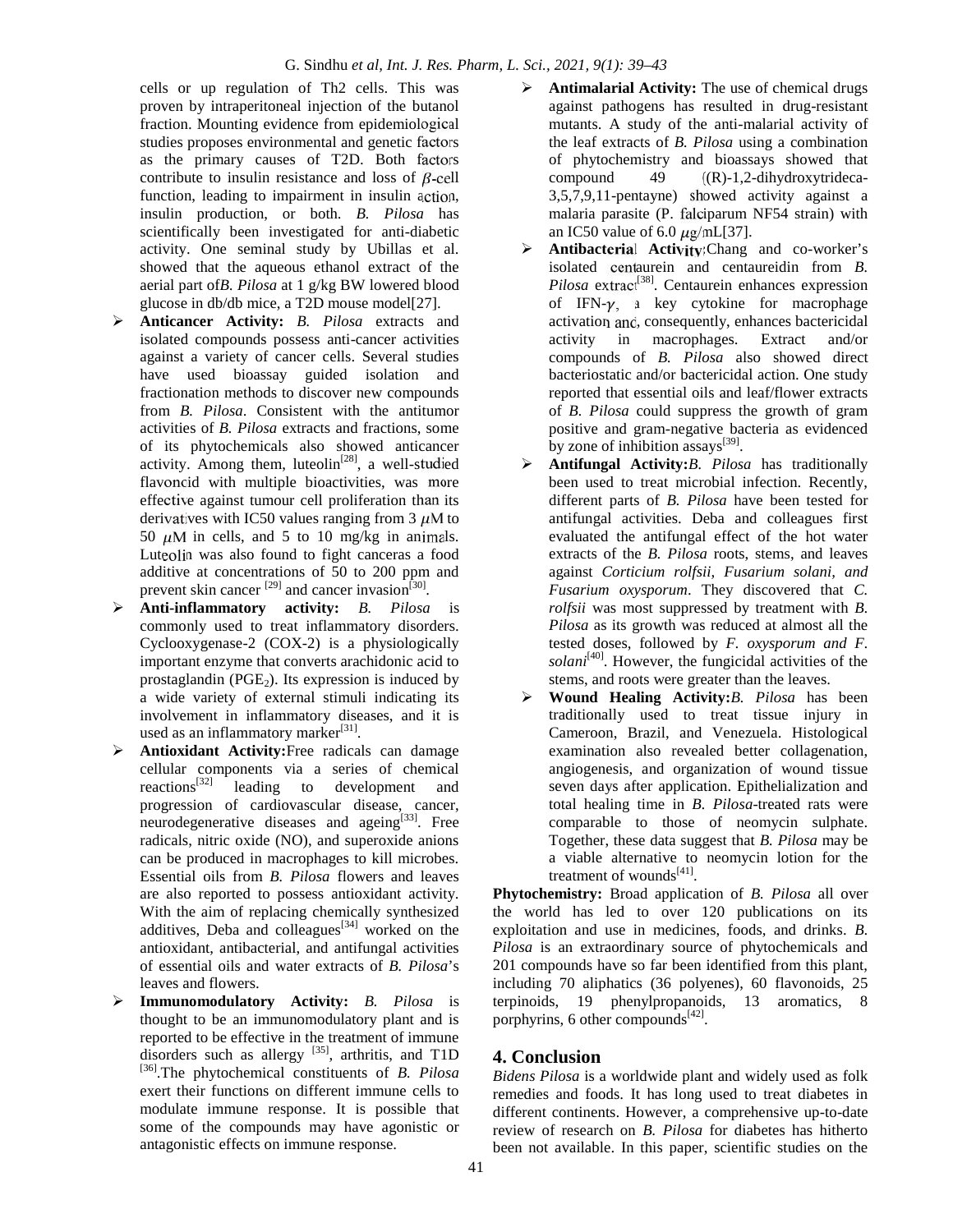use of *B. Pilosa* as an anti-diabetic remedy have been summarized and critically discussed from botanical, phytochemical, pharmacological, and toxicological aspects. Thirty-six polyenes identified from this plant were identified and three of which were showed to treat both T1D and T2D. The anti-diabetic utility of *B. Pilosa* and its modes of action in relation to its known polyenes were discussed herein. Cautions should be taken in the anti diabetic use of *B. Pilosa* alone and in combination with other medicines since its overdose may cause dramatic hypoglycaemia.

#### **5. References**

- [1] Holm LG, Plucknett DL, Pancho JV, Herberger JP. The world's worse weeds distribution and biology. University Press of Hawaii, Honolulu, 1997.
- [2] M. J. Alcaraz and M. J. Jimenez, "Flavonoids as anti-inflammatory agents," Fitoterapia, vol. 59, no. 1, pp. 25–38, 1988.
- [3] Mitich LW, Beggarticks. Weed Technol 8:172– 175, 1994.
- [4] FAO U, "Agriculture food and nutrition for Africa," in A Resource Book for Teachers of Agriculture, Publishing Management Group, FAO Information Division, Rome, Italy, 1997.
- [5] A. P. Bartolome, I. M. Villasenor, and W. C. Yang, "Bidens pilosa L. (Asteraceae): botanical properties, traditional uses, phytochemistry, and pharmacology," Evidence-Based Complementary and Alternative Medicine, vol. 2013, Article ID 340215, 51 pages, 2013.
- [6] K. Redl, W. Breu, B. Davis, and R. Bauer, "Antiinflammatory active polyacetylenes from Bidens campylotheca," Planta Medica, vol. 60, no. 1, pp. 58–62, 1994.
- [7] P. O. Karis and O. Ryding, Asteraceae Cladistics and Classification, Bremer K. Eds, pp. 559–569, Timber press, Portland, Ore,USA, 1994.
- [8] O. N. Pozharitskaya, A. N. Shikov, M. N. Makarova et al.,"Anti-inflammatory activity of a HPLC-fingerprinted aqueousinfusion of aerial part of Bidens tripartita L," Phytomedicine, vol. 17, no. 6, pp. 463–468, 2010.
- [9] M. J. Alcaraz and M. J. Jimenez, "Flavonoids as anti-inflammatory agents," Fitoterapia, vol. 59, no. 1, pp. 25-38, 1988.
- [10] M. B. Rokaya, Z. Munzbergova, B. Timsina, and K. R. Bhattarai, "Rheum australe D. Don: a review of its botany, ethnobotany, phytochemistry and pharmacology," Journal of Ethnopharmacology, vol. 141, no. 3, pp. 761–774, 2012.
- [11] P. H. Young, Y. J. Hsu, and W. C. Yang, "Bidens" pilosa L. andits medicinal use," in Recent Progress in Medicinal Plants Drug Plant II, A. S. Awaad, V. K. Singh, and J. N. Govil, Eds., Standium Press, Houston, Tex, USA, 2010.
- [12] Zulueta MCA, Tada M, Ragasa CY A diterpene from Bidens pilosa. Phytochemistry 38:449–450, 1995.
- [13] Brandao MG, Krettli A, Soares L, Nery CG, Marinuzi HC Antimalaria activity of extracts and fractions from Bidens pilosa and other Bidens species (Asteraceae) correlated with the presence of acetylene and flavonoid compounds. J Ethnopharmacol 57:131–138, 1997.
- [14] Chang M, Wang G, Kuo YH, Lee CK. The low polar constituents from Bidens pilosa L. var. minor (Blume) Sheriff.J Chin Chem Soc 47:1131–1136, 2000.
- [15] Redl K, Breu W, Davis B, Bauer R. Antiinflammatory active polyacetylens from Bidens campylotheca. Planta Med 60:58–62, 1994.
- [16] Bohlmann F, Burkhardt T, Zdero C Naturally Occurring Acetylenes. Academic Press Inc, New York, 1973.
- [17] Chien SC, Young PH, Hsu YJ, Chen CH, Tien YJ, Shiu SY, Li TH, Yang CW, Marimuthu P, Tsai LFL, Yang WC. Anti-diabetic properties of three common Bidens pilosa variants in Taiwan. Phytochemistry 70:1246–1254, 2009.
- [18] Ballard RE, Biosystematic and chemosystematic study of theBidens pilosa complex in north and Central America. Ph. D.dissertation, University of Iowa, 1975.
- [19] Chang SL, Chiang YM, Chang CLT, Yeh HH, Shyur LF, Kuo YH, Wu TK, Yang WC. Flavonoids, centaurein and centaureindin, from Bidens pilosa, stimulate IFNc expression. J Ethnopharmacol 112:232–236, 2007.
- [20] Wang J, Yang H, Lin ZW, Sun HD. Flavonoids from Bidens pilosa var. radiata. Phytochemistry 46:1275–1278, 1997.
- [21] Hoffmann B, Ho¨lzl J. Further acylated chalcones from Bidens pilosa. Planta Med 54:450–451, 1988.
- [22] Khanh TD, Cong LC, Xuan TD, Uezato Y, Deba F, Toyama T,Tawata S. Allelopathic plant: 20. Hairy beggarticks (Bidens pilosa). Allelopathy J 24:243–254, 2009.
- [23] Chiang YM, Chuang DY, Wang SY, Kuo YH, Tsai PW, Shyur LE. Metabolite profiling and chemopreventive bioactivity of plant extracts from Bidens pilosa. J Ethnopharmacol 95:409–419, 2004.
- [24] Deba F, Xuan TD, Yasuda M, Tawata S. Herbicidal and fungicidal activities and identification of potential phytotoxins from Bidens pilosa L. var. radiata Scherff. Weed Biol Manag 7:77–83, 2007.
- [25] Lee TH, Lu CK, Kuo YH, Lo JM, Le CK. Unexpected novel pheophytin peroxides from the leaves of Bidens pilosa. Helv Chim Acta 91:79– 84, 2008.
- [26] S.L. Chang, C. L.-T. Chang, Y.-M. Chiang et al., "Polyacetylenic compounds and butanol fraction from Bidens pilosa can modulate the differentiation of helper T cells and prevent autoimmune diabetes in non-obese diabetic mice," Planta Medica, vol. 70, no. 11, pp. 1045–1051, 2004.